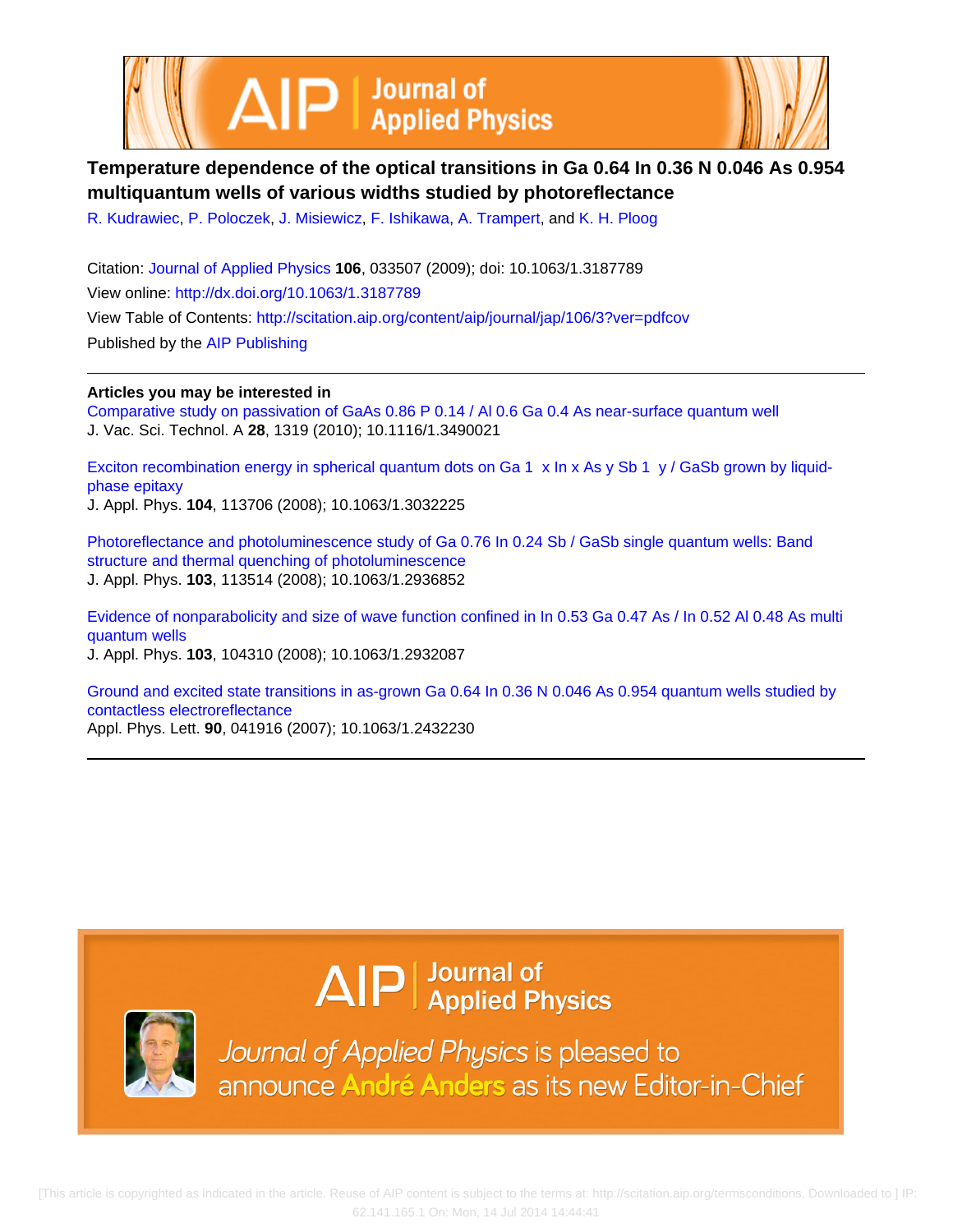# **Temperature dependence of the optical transitions in Ga<sub>0.64</sub>In<sub>0.36</sub>N<sub>0.046</sub>As<sub>0.954</sub> [multiquantum wells of various widths studied by photoreflectance](http://dx.doi.org/10.1063/1.3187789)**

R. Kudrawiec,<sup>1[,a](#page-1-0))</sup> P. Poloczek,<sup>1</sup> J. Misiewicz,<sup>1</sup> F. Ishikawa,<sup>2[,b](#page-1-1))</sup> A. Trampert,<sup>2</sup> and K. H. Ploog<sup>2</sup>

1 *Institute of Physics, Wrocław University of Technology, Wybrzeże Wyspiańskiego 27, 50-370 Wrocław, Poland*

2 *Paul-Drude-Institut für Festkörperelektronik, Hausvogteiplatz 5-7, 10117 Berlin, Germany*

Received 21 May 2009; accepted 29 June 2009; published online 7 August 2009-

The temperature dependencies of optical transitions in as-grown  $Ga_{0.64}In_{0.36}N_{0.046}As_{0.954}$  multiple quantum wells (QWs) of various widths (ranging from 3.9 to 8.1 nm) grown at the low temperature of 375 °C were studied by photoreflectance (PR). In addition to the 11H transition, which is the fundamental transition for this QW, the optical transitions between excited states 22*H* and 33*H* transitions, where the notation *klH* denotes the transition between the *k*th heavy-hole valence subband and the *l*th conduction subband) were clearly observed in the PR spectra. The temperature dependencies of the QW transition energies were analyzed using Varshni and Bose–Einstein expressions. It was found that with increasing temperature, both the ground-state and the excited-state transitions shift to the red without showing S-shape-type behaviors, which are typical for photoluminescence from this system. This shift does not depend on the QW width and amounts to  $\sim$ 80 meV for the 11*H* transition and  $\sim$ 100 meV for the 22*H* and 33*H* transitions in the temperature range of 10–300 K. These shifts are comparable to those of N-free QWs. © *2009 American Institute of Physics*. DOI: [10.1063/1.3187789](http://dx.doi.org/10.1063/1.3187789)

## **I. INTRODUCTION**

GaInNAs alloy is a promising material for  $1.3-1.6$   $\mu$ m telecommunication optoelectronic devices grown on GaAs substrates.<sup>1[,2](#page-5-1)</sup> So far, edge-emitting lasers and vertical cavity surface-emitting lasers with attractive performance around 1.3  $\mu$ m have been demonstrated using compressively strained GaInNAs/GaAs quantum wells (QWs) as active materials.<sup>2</sup> Pushing the emission wavelength of GaInNAs/ GaAs systems to 1.6  $\mu$ m has gained much interest in the past few years. $3-12$  However, when incorporating more than  $\sim$ 2% of nitrogen and  $\sim$ 25% of indium that are required for reaching longer wavelengths, the structural quality of the resulting GaInNAs/GaAs QWs deteriorates due to the large miscibility gap and the phase separation tendency. Recently, in order to avoid the phase separation in GaInNAs, a lower growth temperature than that conventionally employed for the growth of GaInNAs/GaAs QWs has been used, resulting in GaInNAs QWs with a perfect two-dimensional (2D) morphology. $9-11$  $9-11$ 

In this work, photoreflectance (PR) has been applied to study the temperature dependence of QW transitions for a set of low-temperature grown GaInNAs QWs with high In and N concentrations (36% In and 4.6% N) having a perfect 2D morphology with different QW widths. The aim of this work is to determine the temperature-related band-gap shrinkage and the corresponding Varshni<sup>13</sup> and Bose–Einstein<sup>14</sup> parameters for those QWs. There are numerous reports on the temperature-related band-gap shrinkage in N-containing alloys, which was found to be significantly smaller than that in N-free alloys and QWs.<sup>15</sup> This observation is typical for photoluminescence (PL) studies on this system, since this technique is very sensitive to localized states at low temperatures due to its emissionlike character. In order to avoid the problems stemming from carrier localization effects in PL, the experimental data below  $\sim 60$  K were often not taken into account, and the results from higher temperatures were extrapolated to low temperatures. As a result, at low temperatures, the accuracy of the energy gap determination from the Varshni fit can be very poor. Moreover, the Varshni parameters can be inaccurate since they were determined in the limited range of temperatures  $(>60 K)$ . In general, the best solution is to avoid the effect of carrier localization at low temperatures (so-called s-shape behavior), which is a direct measurement of the energy gap by absorptionlike techniques, such as photoreflectance, contactless electroreflectance (CER) or others.<sup>16</sup> So far, PR spectroscopy has been applied to study the temperature dependence of optical transitions in GaInNAs QWs only a few times.<sup>17</sup> GaInNAs QW with high indium and nitrogen content were not studied yet. On the other hand, some studies suggested that the reduction of the temperature-related band-gap shrinkage is associated with nitrogen incorporation.<sup>15</sup> Therefore it is expected that this shrinkage can be stronger for GaInNAs QW with high N concentration. In this context, using PR, we investigate the temperature dependence of direct optical transitions in GaIn-NAs QWs containing large N and In concentrations.

# **II. EXPERIMENT**

The MQW samples were grown on semi-insulating (001) GaAs substrates by molecular beam epitaxy. Prior to the

<span id="page-1-0"></span>a)Electronic mail: robert.kudrawiec@pwr.wroc.pl.

<span id="page-1-1"></span>b)Present address: Graduate School of Engineering, Osaka University, Yamada-oka 2-1, Suita, Osaka 565-0871, Japan.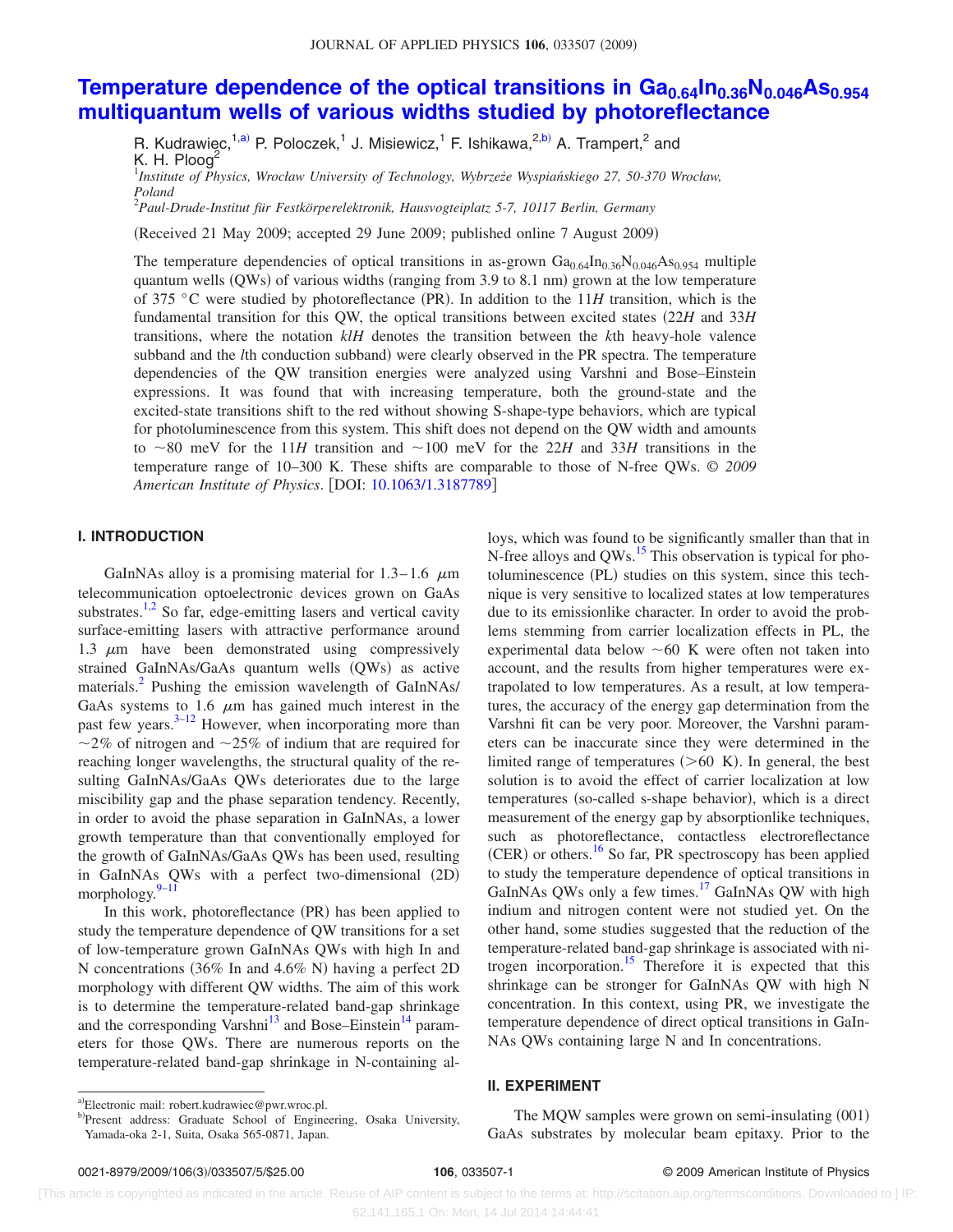growth of MQWs, a 300-nm-thick GaAs buffer layer was grown at 560 °C. Then, ten-period GaInNAs/GaNAs multiquantum wells (MQWs) having perfect 2D interfaces were grown at the low substrate temperature of 375 °C and low As pressure. The QW widths were varied for each sample just by changing the respective growth time. Details of the growth as well as the structural characterization are given elsewhere.<sup>10</sup> Transmission electron microscopy (TEM) measurements of these samples showed the regularly stacked 10 QW layers, which remain homogeneous with smooth interfaces throughout the structure.<sup>10</sup> On the basis of the TEM and x-ray diffraction results, the QW widths of these samples were determined to be 3.9, 6.0, 7.0, and 8.1 nm, respectively. The widths of the barrier layers are between 11 and 14 nm, which does not induce any critical difference of the optical transition properties between the four samples. The In and N concentrations in the QWs were determined to be 36% and 4.6%. The GaNAs barriers were grown by closing the shutter of the nitrogen cell. However, a small amount of nitrogen (about 0.6% in our case) was unintentionally incorporated into the layers due to the surpassing active N around the closed shutter, which will be discussed later. These constituents' compositions correspond to 1.69% compressive strain within the QW and 0.12% tensile strain within the barrier. The CER and PR measurements were performed in the socalled "bright configuration,"<sup>18</sup> where the sample is illuminated by white light instead of monochromatic light as it takes place in the standard configuration, i.e. so-called "dark configuration." For CER measurements, the samples were mounted in a capacitor with a semitransparent electrode made from a copper wire mesh. This electrode was kept at a distance of  $\sim 0.2$  mm from the sample surface while the sample itself was fixed at the bottom copper electrode. A maximum peak-to-peak alternating voltage of  $\sim$  1.9 kV was applied. The frequency of the ac voltage was 285 Hz. Other relevant details of CER measurements had been described in our previous papers (see Refs. [19](#page-5-13) and [20](#page-5-14)). In the case of PR measurements, the pump beam was provided by the 532 nm line of a yttrium aluminum garnet laser. This beam was chopped by a mechanical chopper at a frequency of 275 Hz. Phase-sensitive detection of the CER and PR signals was made by using a lock-in amplifier.

## **III. RESULTS AND DISCUSSION**

Figures  $1(a)$  $1(a)$  and  $1(b)$  show room temperature CER and PR spectra for the 8.1-nm-wide  $Ga_{0.64}In_{0.36}N_{0.046}As_{0.954}$ MQW, respectively. The strongest CER signal is observed at an energy of  $\sim$ 1.3 eV. This signal has been attributed to the GaNAs barriers grown with the unintentional nitrogen incorporation. According to the band anticrossing  $(BAC)$  model, $^{21}$ with BAC parameters of  $E_N = 1.65$  eV and  $C_{NM} = 2.7$  eV, we have determined the nitrogen content in the GaNAs barriers to be  $\sim 0.6\%$ . Below the GaNAs signal, the optical transitions in the GaInNAs QW are clearly visible. The notation *klH* in this figure denotes the transition between the *k*th heavy-hole valence subband and the *l*th conduction subband. The identification of CER resonances was accomplished by using standard calculations<sup>20</sup> within the effective mass ap-

<span id="page-2-0"></span>

FIG. 1. Room temperature CER (a) and PR (b) spectra of 8.1-nm-wide  $Ga_{0.64}In_{0.36}N_{0.046}As_{0.954}$  MQWs (thin solid line) together with fitting curves (thick gray lines) and the modulus of the individual transitions (dashed lines).

proximation. The CER spectrum was analyzed in detail in our previous paper, $^{22}$  where the experimental QW transition energies were compared with theoretical predictions based on an effective mass formalism model. Good agreement between experimental data and theoretical calculations has been obtained assuming the conduction-band offset at the GaInNAs/GaAs interface of 80% and the electron effective mass of  $0.09m_0$ .<sup>[22](#page-5-16)</sup>

In the PR spectra, we observe the interband transitions at the identical energies with the above CER spectra within the experimental error. The significant difference between CER and PR spectra lies in the signal intensity and the sensitivity to detect the optical transition in the GaAs buffer layer. As was discussed in Ref. [20,](#page-5-14) a higher amplitude of electromodulation is easier to achieve in PR spectroscopy. In the case of PR measurements, which are shown in this paper, the intensity of the probing beam was 20 mW with the spot size of  $\sim$  4 mm<sup>2</sup>, i.e. quite strong as for PR spectroscopy. In addition to the band bending modulation at the sample surface, the laser beam (modulating beam) penetrates to the GaAs buffer layer, generating electron-hole pairs. Hence, the potential is modulated throughout the whole sample between the surface and the substrate interface. In the case of CER spectroscopy, the depth of electromodulation is very small because of different modulation mechanism. $^{20}$  This means that the CER signal contains the information mainly close to the sample surface. We have shown in Ref. [20](#page-5-14) that the GaAsrelated transition was observed in PR whereas no such a transition was detected in CER for uncapped 100-nm-thick GaInNAs layers grown on GaAs. A similar situation is observed in the present case since the cap layer in this sample is GaNAs. The different relative intensities of the GaNAsrelated and QW-related signal in the CER and PR spectra are also associated with the different modulation mechanism between these two techniques. Finally, to study the temperature dependence of the optical transitions in this system, we ap-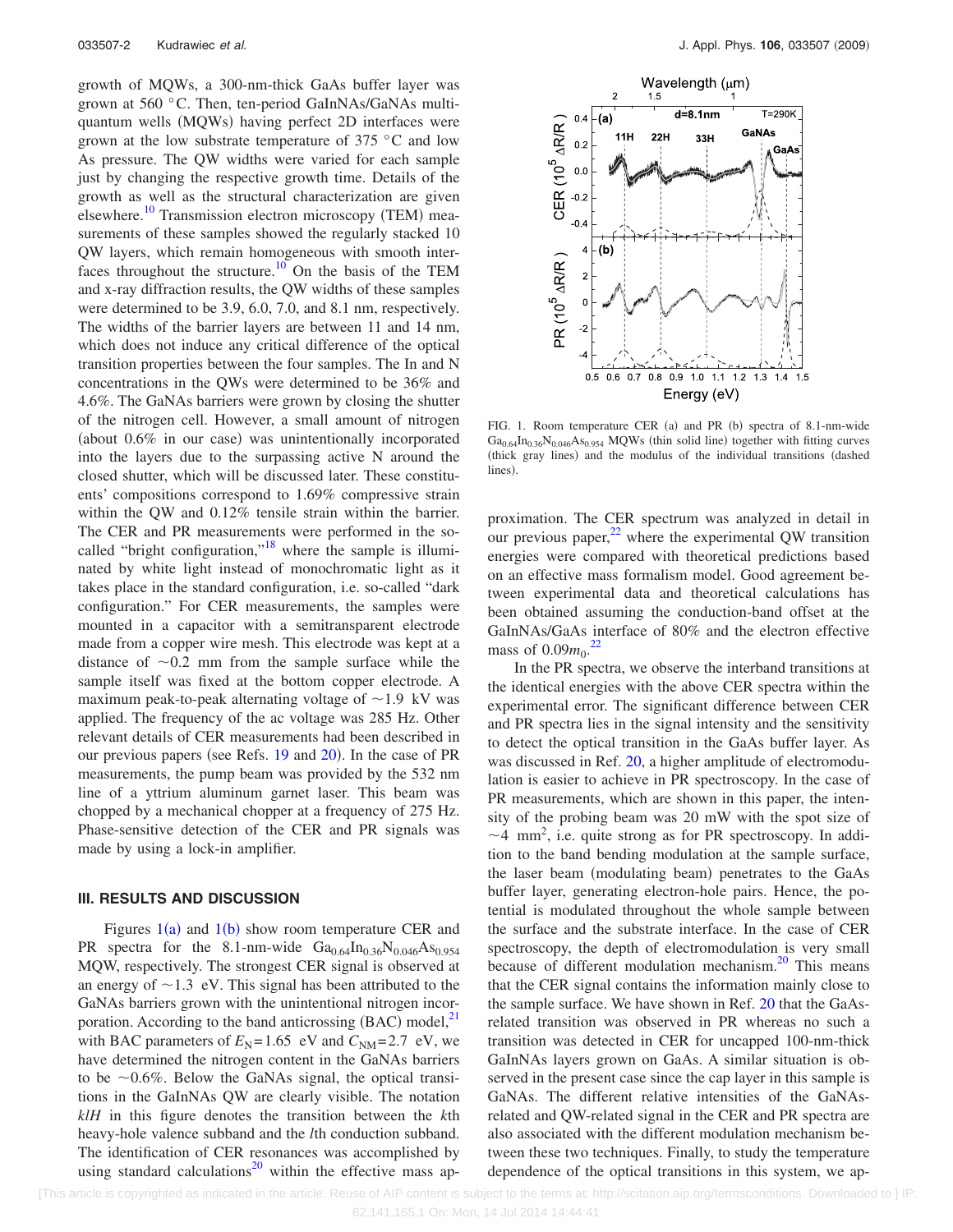<span id="page-3-0"></span>

FIG. 2. Temperature dependence of PR spectra of 8.1-nm-wide  $Ga_{0.64}In_{0.36}N_{0.046}As_{0.954}$  MQWs.

plied PR spectroscopy because of its stronger signal amplitude of the transitions related to GaInNAs QW, as well as its simpler application in a vacuum cryostat.

Figures [2–](#page-3-0)[5](#page-3-1) show the temperature dependence of PR spectra from the  $Ga_{0.64}In_{0.36}N_{0.046}As_{0.954}$  MQW samples with



FIG. 4. Temperature dependence of PR spectra of 6.0-nm-wide  $Ga_{0.64}In_{0.36}N_{0.046}As_{0.954}$  MQWs.

QW widths of 8.1, 7.0, 6.0, and 3.9 nm, respectively. It is clearly visible that the QW transitions as well as the barrier transitions (GaNAs and GaAs transitions) shift to higher energies when the temperature is decreased.



FIG. 3. Temperature dependence of PR spectra of 7.0-nm-wide  $Ga_{0.64}In_{0.36}N_{0.046}As_{0.954}$  MQWs.

<span id="page-3-1"></span>

FIG. 5. Temperature dependence of PR spectra of 3.9-nm-wide  $Ga_{0.64}In_{0.36}N_{0.046}As_{0.954}$  MQWs.

 [This article is copyrighted as indicated in the article. Reuse of AIP content is subject to the terms at: http://scitation.aip.org/termsconditions. Downloaded to ] IP: 62.141.165.1 On: Mon, 14 Jul 2014 14:44:41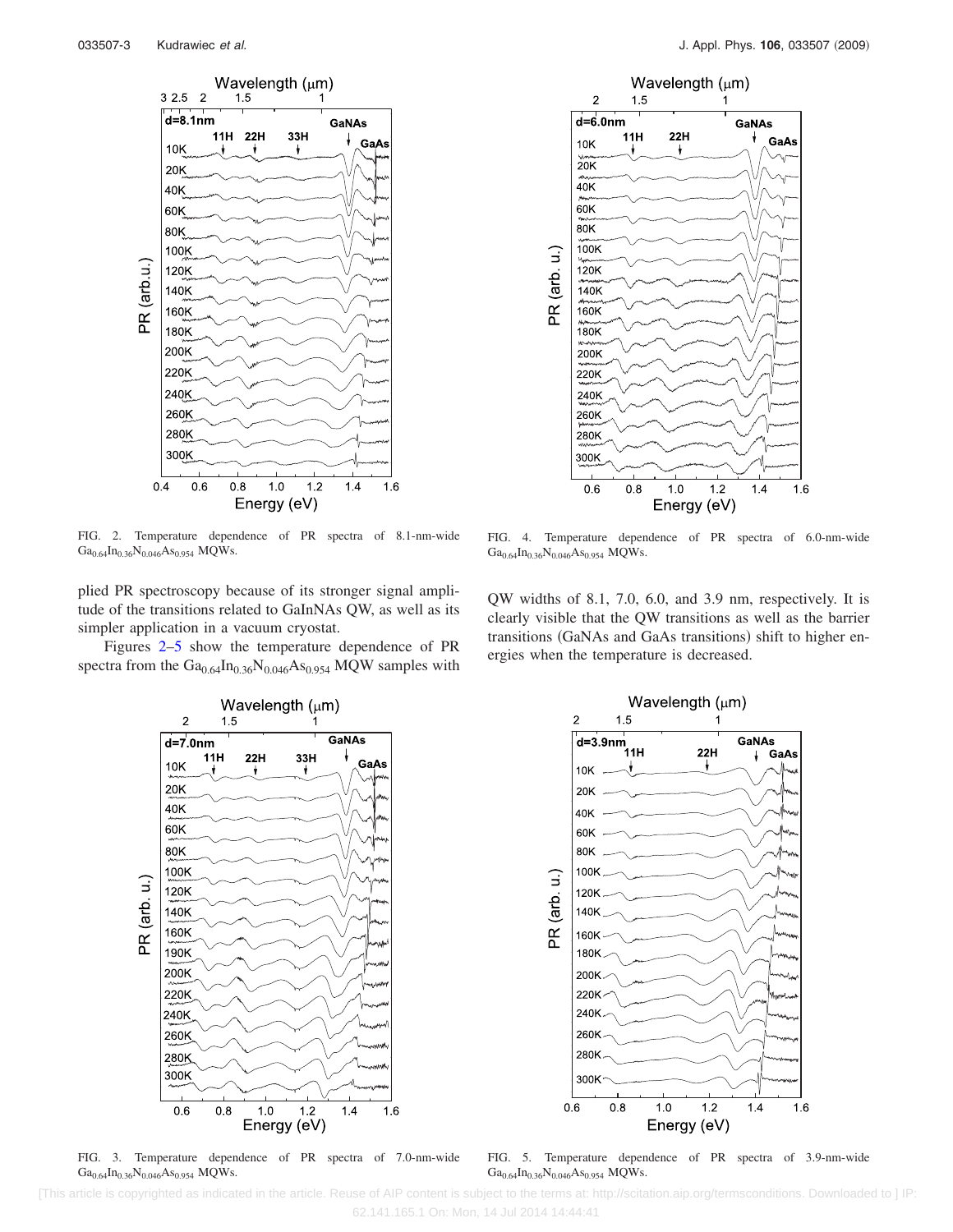<span id="page-4-1"></span>

FIG. 6. Temperature dependence of 11*H*, 22*H*, 33*H*, and GaNAs transitions for  $\rm Ga_{0.64}In_{0.36}N_{0.046}As_{0.954}$  MQWs of various widths together with Varshni and Bose–Einstein fitting curves.

In order to extract the energies of the optical transitions from the PR spectra, we apply the standard fitting procedure assuming a Lorentzian line shape. $^{23}$  According to this model, the spectrum can be fitted using the following formula:

<span id="page-4-0"></span>
$$
\frac{\Delta R}{R}(E) = \text{Re}\left[\sum_{j=1}^{n} C_j \cdot e^{i \cdot \vartheta_j} (E - E_j + i \cdot \Gamma_j)^{-m_j}\right],\tag{1}
$$

where  $n$  is the number of the optical transitions and spectral functions used in the fitting procedure,  $C_i$  and  $\vartheta_i$  are the amplitude and phase of the line shape, and  $E_i$  and  $\Gamma_i$  are the energy and the broadening parameter of the transitions, respectively. The term *m* refers to the type of optical transitions. In our case we assumed that *m* equals 3 since this line is very close to the third derivative Gaussian line shape, i.e., the most appropriate line shape for an inhomogeneous system. *m*=3 was also used to fit the GaNAs transition because of an inhomogeneous broadening of this transition. An example of the analysis of experimental data by using Eq.  $(1)$  $(1)$  $(1)$  is shown in Fig. [1.](#page-2-0) The fitting curves are shown by thick gray lines together with the moduli of individual resonances (thin solid lines), obtained by

$$
\Delta \rho_j(E) = \frac{|C_j|}{[(E - E_j)^2 + \Gamma_j^2]^{m_j/2}}.
$$
\n(2)

Figure [6](#page-4-1) plots the extracted energies of the transitions from the above PR spectra. The solid curves in Fig. [6](#page-4-1) are least-square fits to the Varshni empirical relationship which can be expressed as  $13$ 

$$
E(T) = E(0) - \frac{\alpha T^2}{(\beta + T)},
$$
\n(3)

where  $E(0)$  is the exciton energy at  $T=0$  K, and  $\alpha$  and  $\beta$  are the Varshni coefficients. The temperature dependence of QW and GaNAs transitions also have been fitted by a Bose– Einstein-type expression $14$ 

$$
E(T) = E(0) - \frac{2a_B}{\exp\left(\frac{\Theta_B}{T}\right) - 1},
$$
\n(4)

where  $E(0)$  is the transition energy at 0 K,  $a_B$  represents the strength of the exciton-average phonon interaction, and  $\Theta_B$ corresponds to the average phonon temperature. The obtained values of the fitting parameters are summarized in

<span id="page-4-2"></span>TABLE I. Values of the Varshni and Bose–Einstein parameters for optical transitions in GaInNAs MQW structures.

|                           | Varshni                             |                     |                | Bose-Einstein                         |                   |                   |
|---------------------------|-------------------------------------|---------------------|----------------|---------------------------------------|-------------------|-------------------|
| Sample optical transition | $E_0$<br>(eV)                       | $\alpha$<br>(meV/K) | $\beta$<br>(K) | $E_0$<br>(eV)                         | $a_R$<br>(meV)    | $\Theta_R$<br>(K) |
|                           |                                     | $d = 8.1$ nm        |                |                                       |                   |                   |
| GaNAs                     | $1.3898 \pm 0.0010$                 | $0.73 \pm 0.07$     | $299 \pm 60$   | $1.3871 \pm 0.0005$                   | $0.059 \pm 0.004$ | $226 \pm 9$       |
| 33H                       | $1.1302 \pm 0.0005$                 | $0.64 \pm 0.03$     | $276 \pm 27$   | $1.1281 \pm 0.0006$                   | $0.048 \pm 0.003$ | $209 \pm 9$       |
| 22H                       | $0.9008 \pm 0.0012$ $0.41 \pm 0.02$ |                     | $165 \pm 56$   | $0.8987 \pm 0.0009$                   | $0.020 \pm 0.003$ | $103 \pm 11$      |
| 11H                       | $0.7169 \pm 0.0007$ $0.40 \pm 0.02$ |                     | $159 \pm 27$   | $0.7153 \pm 0.0006$ $0.028 \pm 0.003$ |                   | $167 \pm 11$      |
| $d = 7.0$ nm              |                                     |                     |                |                                       |                   |                   |
| GaNAs                     | $1.3936 \pm 0.0017$                 | $0.69 \pm 0.11$     | $265 \pm 88$   | $1.3914 \pm 0.0008$ $0.051 \pm 0.004$ |                   | $203 \pm 11$      |
| 33H                       | $1.2008 \pm 0.0004$                 | $0.62 \pm 0.02$     | $240 \pm 17$   | $1.1987 \pm 0.0005$                   | $0.047 \pm 0.003$ | $197 \pm 8$       |
| 22H                       | $0.9529 \pm 0.0008$                 | $0.51 \pm 0.03$     | $164 \pm 25$   | $0.9512 \pm 0.0011$                   | $0.034 \pm 0.005$ | $160 \pm 16$      |
| 11H                       | $0.7601 \pm 0.0004$ $0.56 \pm 0.03$ |                     | $355 \pm 41$   | $0.7483 \pm 0.0005$                   | $0.043 \pm 0.003$ | $234 \pm 11$      |
| $d = 6.0$ nm              |                                     |                     |                |                                       |                   |                   |
| GaNAs                     | $1.3852 \pm 0.0009$                 | $0.9 \pm 0.2$       | $477 \pm 106$  | $1.3825 \pm 0.0005$ $0.070 \pm 0.004$ |                   | $262 \pm 9$       |
| 22H                       | $1.0227 \pm 0.0014$                 | $0.47 \pm 0.03$     | $143 \pm 43$   | $1.0223 \pm 0.0012$                   | $0.028 \pm 0.004$ | $128 \pm 15$      |
| 11H                       | $0.7923 \pm 0.0007$                 | $0.55 \pm 0.04$     | $278 \pm 46$   | $0.7903 \pm 0.0005$ $0.043 \pm 0.003$ |                   | $214 \pm 11$      |
|                           |                                     | $d = 3.9$ nm        |                |                                       |                   |                   |
| GaNAs                     | $1.399 \pm 0.0017$                  | $0.53 \pm 0.04$     | $123 \pm 36$   | $1.3963 \pm 0.0012$ $0.037 \pm 0.005$ |                   | $155 \pm 16$      |
| 22H                       | $1.189 \pm 0.0006$                  | $0.63 \pm 0.04$     | $258 \pm 33$   | $1.1873 \pm 0.0010$                   | $0.047 \pm 0.005$ | $202 \pm 16$      |
| 11H                       | $0.8500 \pm 0.0006$                 | $0.49 \pm 0.03$     | $230 \pm 32$   | $0.8479 \pm 0.0007$                   | $0.037 \pm 0.004$ | $195 \pm 15$      |

 [This article is copyrighted as indicated in the article. Reuse of AIP content is subject to the terms at: http://scitation.aip.org/termsconditions. Downloaded to ] IP: 62.141.165.1 On: Mon, 14 Jul 2014 14:44:41